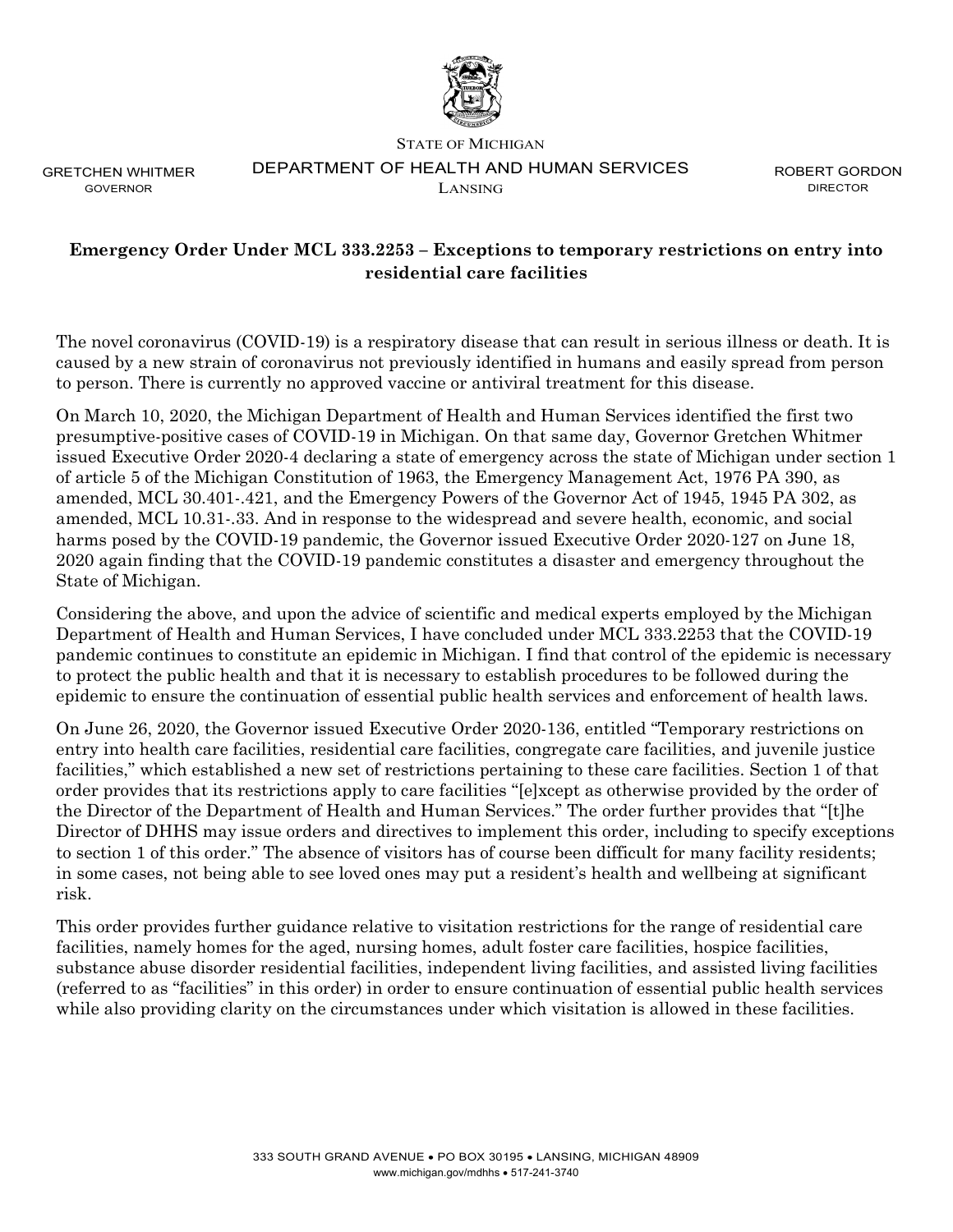## I therefore order that:

- 1. Facilities must make best efforts to facilitate visitations with individuals under their care by phone or other electronic communication platforms to the fullest extent possible;
- 2. Facilities may permit in-person visitation only in the following circumstances:
	- a. The visit supports activities of daily living ("ADLs") or are necessary to ensure effective communication with individuals with hearing, vision or speech impairments and are limited to arrangements that:
		- i. Existed prior to March 14, 2020, or become necessary in light of a change in the resident's condition, such as refusing to eat, that could be improved with assistance from a resident support person; and
		- ii. Involve a family member or friend assisting a resident with activities of daily living, such as feeding the resident to encourage and ensure adequate nutrition; and
		- iii. Require the visitor to wear a mask at all times and use appropriate procedures for the assigned ADL tasks, with the facility ensuring compliance through training or observation; and
		- iv. Are scheduled in advance for specific and individualized ADL tasks; and
		- v. Occur in the resident's room, if private, or in a room designated by the facility; and
	- b. When a resident is in "serious or critical condition or in hospice care" consistent with Executive Order 2020-136.
- 3. Facilities with residents that had ADL arrangements prior to March 14, 2020, or residents that have had a change of condition that could be improved with ADL arrangements, must attempt to contact the resident's next of kin to establish arrangements.
- 4. Facilities may permit entry of visitors consistent with section 3 of this order if the facility:
	- a. Permits visits by appointment only. Facilities may impose reasonable time limits on visits, require that visitors log arrival and departure times, and limit the number of visitors per scheduled visit to two persons or fewer;
	- b. Excludes visitors who are unwilling or unable to wear a face covering for the duration of their visit, and persons unable to follow hand hygiene requirements, and instead encourages those persons to use video or other forms of remote visitation;
	- c. Limits visitor entry to designated entrances that allow proper COVID-19 screening;
	- d. Consistent with Executive Order 2020-136, performs a health evaluation of all visitors each time the visitor seeks to enter the facility, and denies entry to visitors who do not meet the evaluation criteria. Screenings must include tests for fever  $(\geq 100.0^{\circ}F)$ , other symptoms consistent with COVID-19, and known exposure to someone with COVID-19. Facilities must restrict anyone with fever, symptoms, or known exposure from entering the facility;
	- e. Has adequate access to testing for COVID-19;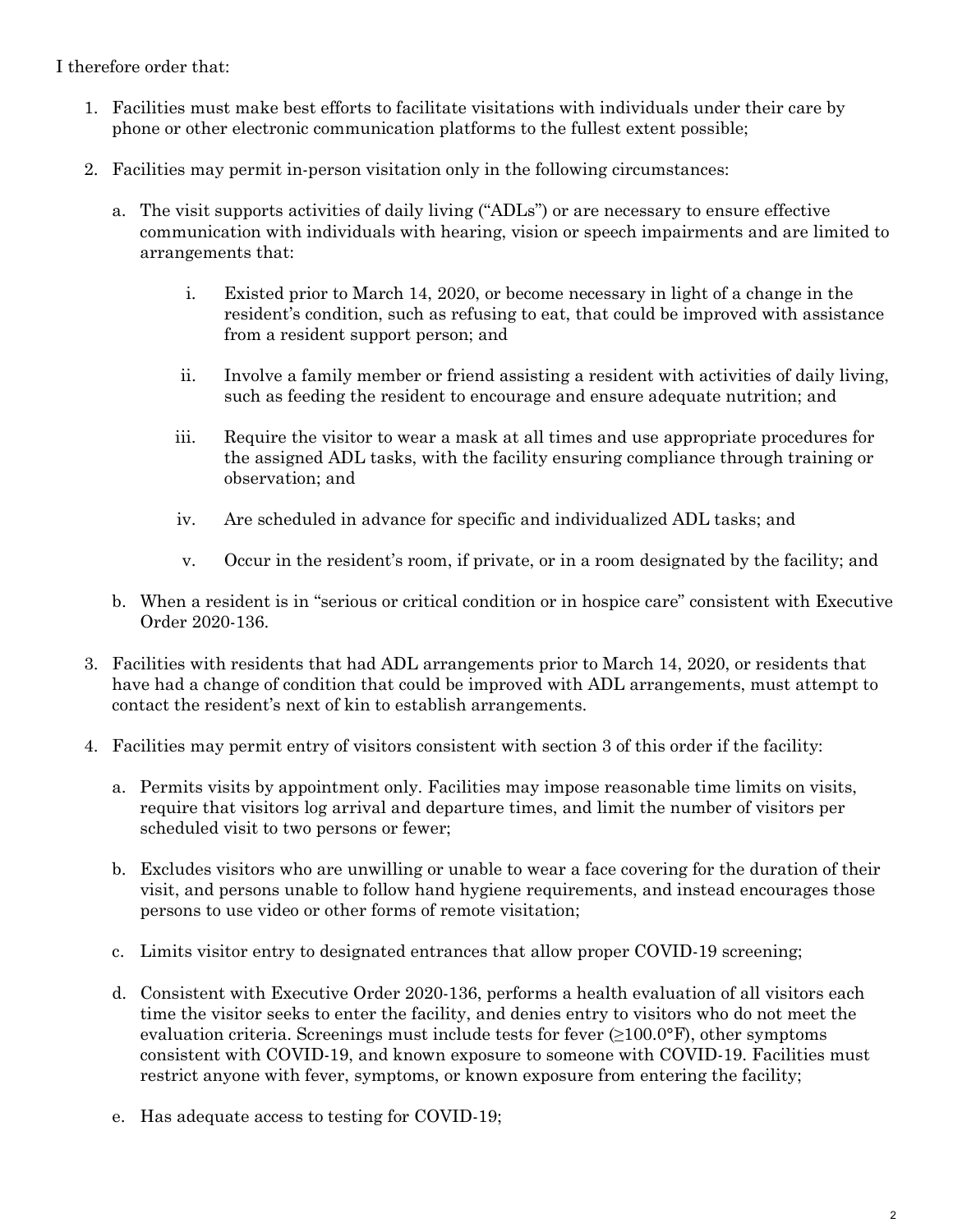- f. Posts signage at all visitor entrances instructing that visitors must be assessed for symptoms of COVID-19 before entry, and instructing persons who have symptoms of a respiratory infection (including but not limited to, fever, cough, or shortness of breath) to not enter the facility;
- g. Makes safely available hand sanitizer and/or hand washing facilities to visitors, and posts educational materials on proper hand washing and sanitization;
- h. Ensures availability of adequate staff to assist with the transition of residents, monitoring of visitation, and for cleaning to appropriately disinfect surfaces in the visitation areas after each visit;
- i. Uses designated outdoor locations where feasible, and otherwise uses the resident's room or other designated locations. Facilities must make available adequate staff to assist with moving residents to visitation locations, monitoring of visitation, and wiping down visitation areas after each family visit. Staff must be able to transport residents safely to and from the visitation space. Residents must not be transported through any space designated as a COVID-19 care space or any space where residents suspected or confirmed to be infected with COVID-19 are present. Outdoor visitation spaces must provide adequate protection from weather elements (e.g., shaded from sun).
- j. Educates visitors on additional personal protective equipment (PPE) use requirements for visitors beyond a face covering, if any. The facility must supply the visitor with the additional PPE. Entry may not be denied based on a visitor not having the additional PPE required by the facility;
- k. Disallows visitation during aerosol-generating procedures or during collection of respiratory specimens unless deemed necessary by staff for the care and well-being of the resident;
- l. Appropriately restricts visitor movement within the facility to reduce the risk of infection;
- m. Requires that visitors follow social distancing requirements with residents and employees. Visitors who are providing support for ADLs are not expected to abide by social distance requirements between the visitor and the individual needing ADL support;
- n. Makes available an employee trained in infection control measures at all times during the visit;
- o. Limits the number of visitors based upon limited space, infection control capacity, and other appropriate factors to reduce the risk of transmission;
- p. Advises residents and visitors to not share food;
- q. Instructs visitors who develop symptoms consistent with COVID-19 within 14 days of a visit to notify the facility;
- r. Communicates with residents and their families to inform them of updated visitation protocols;
- s. Prohibits visits to residents who are in isolation or are otherwise under for observation for symptoms of COVID-19.
- 5. For the purpose of applying Executive Order 2020-136, the phrase "serious or critical condition or in hospice care" includes the following: